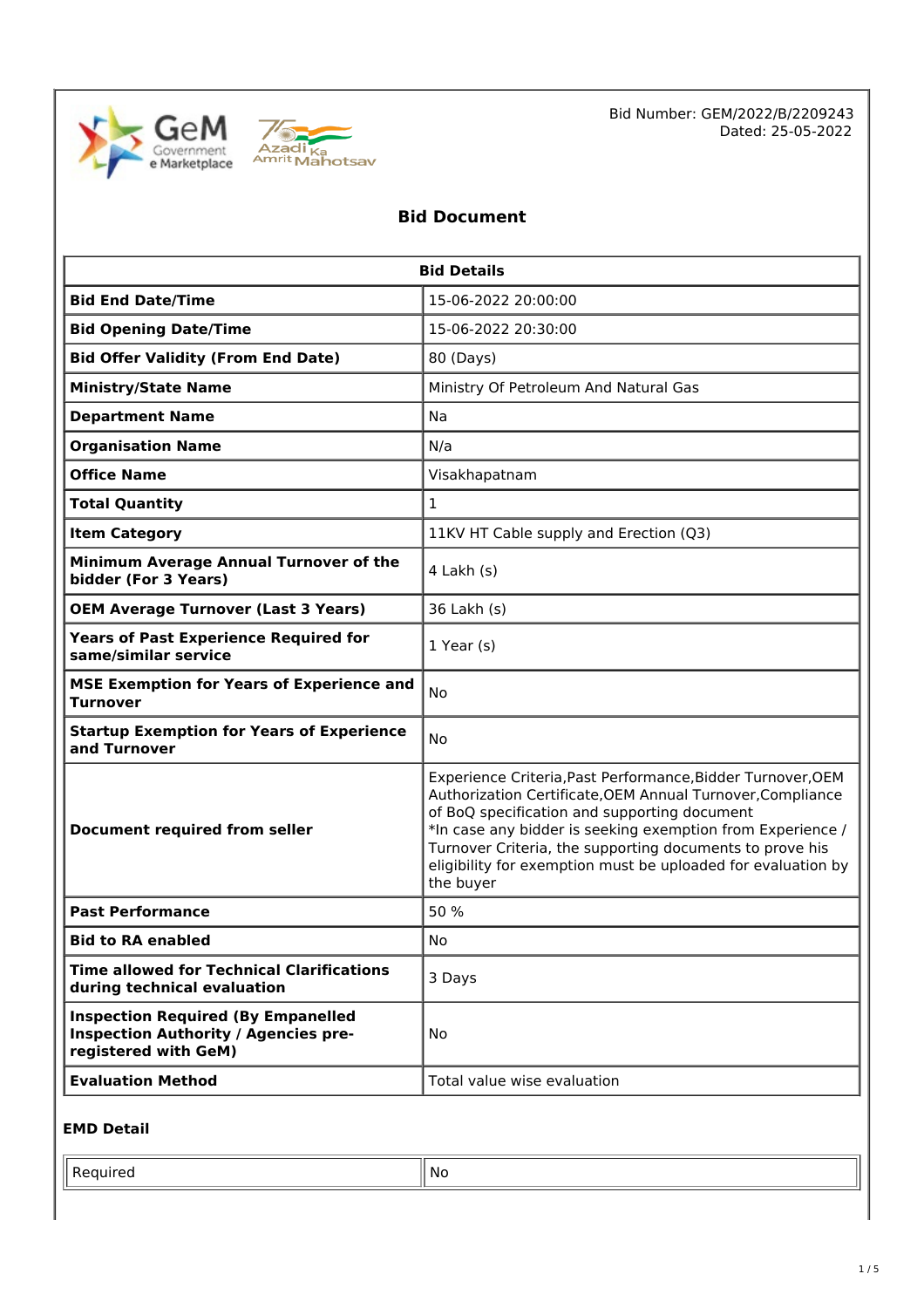### **ePBG Detail**

| Advisory Bank                       | ll State Bank of India |
|-------------------------------------|------------------------|
| ePBG Percentage(%)                  | 3.00                   |
| Duration of ePBG required (Months). | 14                     |

(a). EMD & Performance security should be in favour of Beneficiary, wherever it is applicable.

### **Beneficiary:**

Registrar (I/C)

Indian Institute of Petroleum and Energy Andhra University , 2nd Floor, Main Building, Visakhapatnam-530003 (Dr B Murali Krishna)

### **Splitting**

Bid splitting not applied.

#### **MII Purchase Preference**

| l MII<br>Iirationcon<br>nase<br>Purch<br><b>Preter</b><br>rence | ہ ہ  |
|-----------------------------------------------------------------|------|
| _____<br>_____                                                  | د با |

### **MSE Purchase Preference**

| MCT<br>$\sim$<br>-------<br>.<br>rence<br>IVI.<br>. | ، ص<br>ت ، |
|-----------------------------------------------------|------------|

1. The minimum average annual financial turnover of the bidder during the last three years, ending on 31st March of the previous financial year, should be as indicated above in the bid document. Documentary evidence in the form of certified Audited Balance Sheets of relevant periods or a certificate from the Chartered Accountant / Cost Accountant indicating the turnover details for the relevant period shall be uploaded with the bid. In case the date of constitution / incorporation of the bidder is less than 3-year-old, the average turnover in respect of the completed financial years after the date of constitution shall be taken into account for this criteria.

2. Experience Criteria: In respect of the filter applied for experience criteria, the Bidder or its OEM {themselves or through reseller(s)} should have regularly, manufactured and supplied same or similar Category Products to any Central / State Govt Organization / PSU / Public Listed Company for number of Financial years as indicated above in the bid document before the bid opening date. Copies of relevant contracts to be submitted along with bid in support of having supplied some quantity during each of the Financial year. In case of bunch bids, the category of primary product having highest value should meet this criterion.

3. OEM Turn Over Criteria: The minimum average annual financial turnover of the OEM of the offered product during the last three years, ending on 31st March of the previous financial year, should be as indicated in the bid document. Documentary evidence in the form of certified Audited Balance Sheets of relevant periods or a certificate from the Chartered Accountant / Cost Accountant indicating the turnover details for the relevant period shall be uploaded with the bid. In case the date of constitution / incorporation of the OEM is less than 3 year old, the average turnover in respect of the completed financial years after the date of constitution shall be taken into account for this criteria.

4. Preference to Make In India products (For bids < 200 Crore):Preference shall be given to Class 1 local supplier as defined in public procurement (Preference to Make in India), Order 2017 as amended from time to time and its subsequent Orders/Notifications issued by concerned Nodal Ministry for specific Goods/Products. The minimum local content to qualify as a Class 1 local supplier is denoted in the bid document. If the bidder wants to avail the Purchase preference, the bidder must upload a certificate from the OEM regarding the percentage of the local content and the details of locations at which the local value addition is made along with their bid, failing which no purchase preference shall be granted. In case the bid value is more than Rs 10 Crore, the declaration relating to percentage of local content shall be certified by the statutory auditor or cost auditor, if the OEM is a company and by a practicing cost accountant or a chartered accountant for OEMs other than companies as per the Public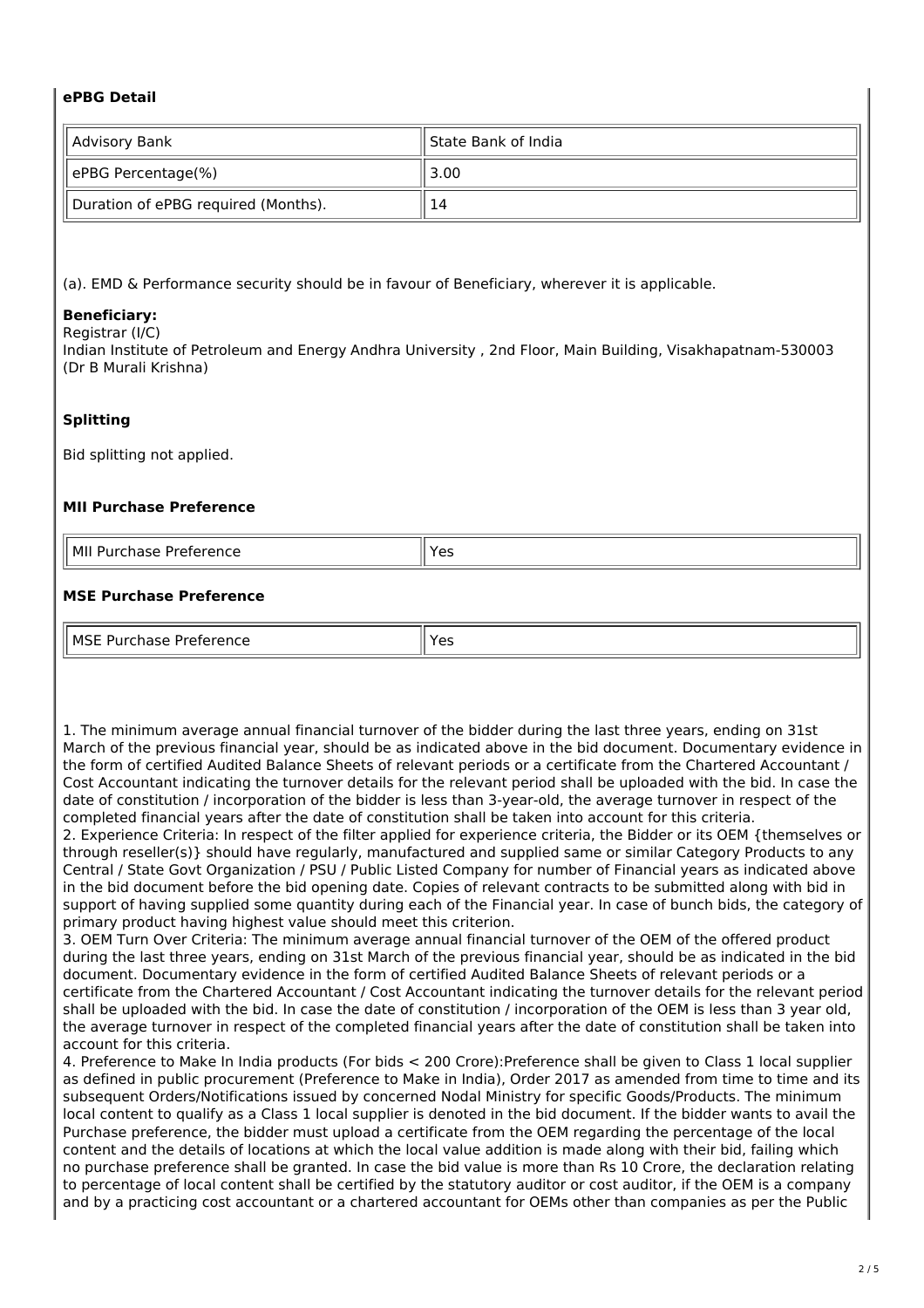Procurement (preference to Make-in -India) order 2017 dated 04.06.2020. Only Class-I and Class-II Local suppliers as per MII order dated 4.6.2020 will be eligible to bid. Non - Local suppliers as per MII order dated 04.06.2020 are not eligible to participate. However, eligible micro and small enterprises will be allowed to participate .In case Buyer has selected Purchase preference to Micro and Small Enterprises clause in the bid, the same will get precedence over this clause.

5. Purchase preference to Micro and Small Enterprises (MSEs): Purchase preference will be given to MSEs as defined in Public Procurement Policy for Micro and Small Enterprises (MSEs) Order, 2012 dated 23.03.2012 issued by Ministry of Micro, Small and Medium Enterprises and its subsequent Orders/Notifications issued by concerned Ministry. If the bidder wants to avail the Purchase preference, the bidder must be the manufacturer of the offered product in case of bid for supply of goods. Traders are excluded from the purview of Public Procurement Policy for Micro and Small Enterprises. In respect of bid for Services, the bidder must be the Service provider of the offered Service. Relevant documentary evidence in this regard shall be uploaded along with the bid in respect of the offered product or service. If L-1 is not an MSE and MSE Seller (s) has/have quoted price within L-1+ 15% (Selected by Buyer)of margin of purchase preference /price band defined in relevant policy, such Seller shall be given opportunity to match L-1 price and contract will be awarded for 25%(selected by Buyer) percentage of total QUANTITY.

6. Past Performance: The Bidder or its OEM {themselves or through re-seller(s)} should have supplied same or similar Category Products for 50% of bid quantity, in at least one of the last three Financial years before the bid opening date to any Central / State Govt Organization / PSU / Public Listed Company. Copies of relevant contracts (proving supply of cumulative order quantity in any one financial year) to be submitted along with bid in support of quantity supplied in the relevant Financial year. In case of bunch bids, the category related to primary product having highest bid value should meet this criterion.

## **11KV HT Cable Supply And Erection ( 1 kiloWatt )**

### **(Minimum 50% and 20% Local Content required for qualifying as Class 1 and Class 2 Local Supplier respectively)**

Brand Type **Unbranded** 

### **Technical Specifications**

Buyer Specification Document | [Download](https://mkp.gem.gov.in/catalog_data/catalog_support_document/buyer_documents/1841546/54/78/703/CatalogAttrs/SpecificationDocument/2022/5/25/11kvhtcable_2022-05-25-19-16-20_c772b024733822a9c1f45d78dadba2d6.pdf)

### **Installation Commissioning and Testing (ICT) details for the above item:**

| % of Product Cost Payable on Product Delivery                                  | 90%     |
|--------------------------------------------------------------------------------|---------|
| Min Cost Allocation for ICT as a % of product cost                             | 10%     |
| Number of days allowed for ICT after site readiness<br>communication to seller | 10 Days |

### **Consignees/Reporting Officer and Quantity**

| S.No. | $^{\shortparallel}$ Consignee/Reporti $\parallel$<br>ng Officer | <b>Address</b> | Quantity | <b>Delivery Days</b> |
|-------|-----------------------------------------------------------------|----------------|----------|----------------------|
|       |                                                                 |                |          |                      |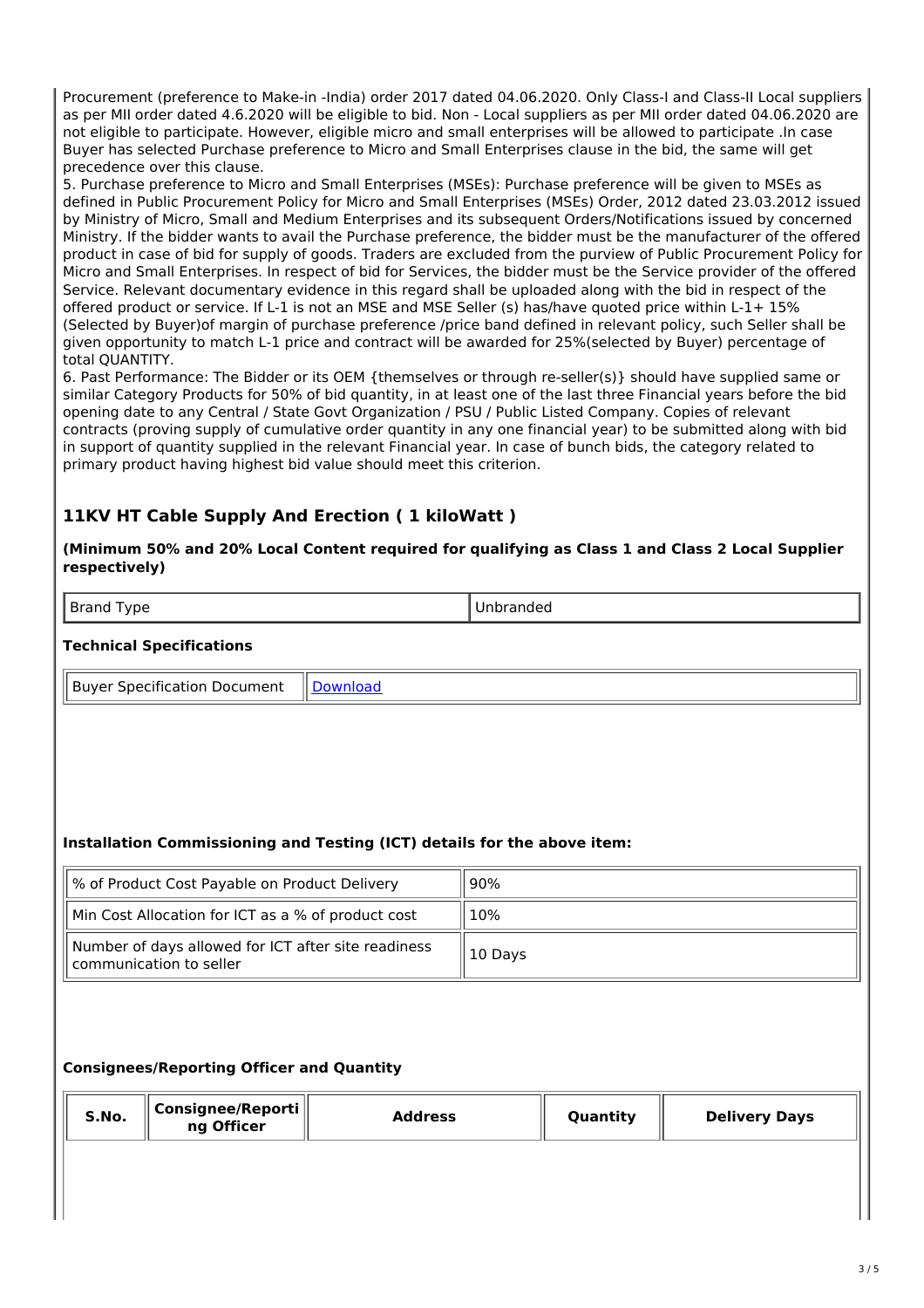| S.No. | Consignee/Reporti<br>ng Officer | <b>Address</b>                                                                                                                     | Quantity | <b>Delivery Days</b> |
|-------|---------------------------------|------------------------------------------------------------------------------------------------------------------------------------|----------|----------------------|
|       | Koratana<br>Ramakrishna         | 530003, Indian Institute of<br>Petroleum & Energy, 2nd Floor,<br>Main Building, Andhra<br>University College of<br>Engineering (A) |          | 15                   |

## **Buyer Added Bid Specific Terms and Conditions**

### 1. **Generic**

Actual delivery (and Installation & Commissioning (if covered in scope of supply)) is to be done at following address Indian Institute of Petroleum and Energy 2nd Floor , Andhra University Main Building Visakhapatnam-530003.

### 2. **Generic**

Bidders shall quote only those products in the bid which are not obsolete in the market and has at least 3 years residual market life i.e. the offered product shall not be declared end-of-life by the OEM before this period.

### 3. **Generic**

Bidder shall submit the following documents along with their bid for Vendor Code Creation:

- a. Copy of PAN Card.
- b. Copy of GSTIN.
- c. Copy of Cancelled Cheque.
- d. Copy of EFT Mandate duly certified by Bank.

### 4. **Warranty**

Warranty period of the supplied products shall be 1 years from the date of final acceptance of goods or after completion of installation, commissioning & testing of goods (if included in the scope of supply), at consignee location. OEM Warranty certificates must be submitted by Successful Bidder at the time of delivery of Goods. The seller should guarantee the rectification of goods in case of any break down during the guarantee period. Seller should have well established Installation, Commissioning, Training, Troubleshooting and Maintenance Service group in INDIA for attending the after sales service. Details of Service Centres near consignee destinations are to be uploaded along with the bid.

### 5. **Generic**

Data Sheet of the product(s) offered in the bid, are to be uploaded along with the bid documents. Buyers can match and verify the Data Sheet with the product specifications offered. In case of any unexplained mismatch of technical parameters, the bid is liable for rejection.

### 6. **Generic**

Delivery is required on 'As and when required basis' within 7 days of issue of delivery advice.

### 7. **Generic**

Installation, Commissioning, Testing, Configuration, Training (if any - which ever is applicable as per scope of supply) is to be carried out by OEM / OEM Certified resource or OEM authorised Reseller.